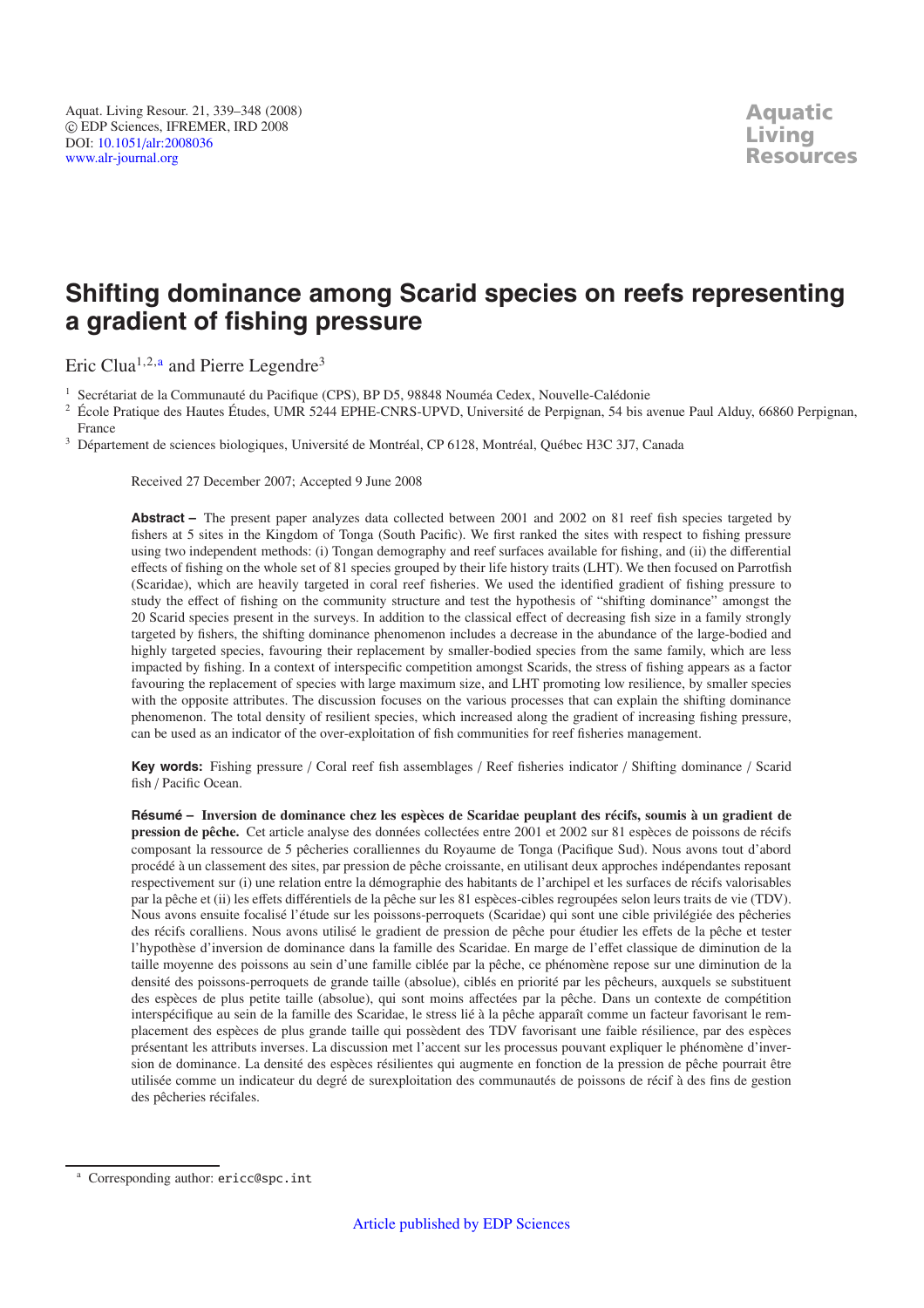# **1 Introduction**

Coral reef ecosystems are known for their extremely high species diversity. This makes the study of their functioning at the community level particularly difficult. This objective becomes even more challenging when external stresses are affecting the complex processes of species interactions; among these processes, competition and predation play critical roles. Fishing is an external stressor for the community; we can distinguish between its direct and indirect effects on the community structure. Direct effects have been well documented; the reduction in abundance of carnivorous species is the most detectable effect of fishing pressure on multi-species communities (Russ [1991](#page-9-0); Jennings and Lock [1996;](#page-9-1) McClanahan and Mangi [2001;](#page-9-2) Pet Soede et al. 2001). Indirect effects, that bring into play ecological processes responding to specific changes in components of the ichtyofauna, whatever their cause, have been much less documented. Dulvy et al. [\(2004\)](#page-9-3) have shown that the removal of fish, even under low fishing pressure, was followed by a compensatory increase of the densities of smallsize individuals of the targeted species; this was a direct response of these fish populations to the chronic removal of large and medium-size individuals. Surprisingly, in the study of Jennings and Polunin [\(1997\)](#page-9-4) which concerned non-targeted species, the removal of predators did not produce any clear increase in the abundance of their prey. This demonstrates the complexity of the interrelationships among reef fish species. To improve our use and management of these ecosystems, we studied a single fish family, which includes both targeted and non-targeted species, in order to reach a better understanding of how some specific compartments of the fish community may evolve following an external and chronic stress.

Species of the Scarid family (parrotfish) occupy a privileged position among the species targeted by fishers in coral reef fisheries (Dalzell [1996\)](#page-9-5). While all Scarids are herbivorous (algae grazers), with an exception for the bumphead parrotfish *Bolbometopon muricatum* which significantly feeds on live coral (Belwood et al. [2003\)](#page-8-0), they display a variety of life history traits. In particular, the average and maximum size of some of these species makes them to be highly targeted by fishers; other Scarid species are of little interest for local fisheries because of the limited biomass they represent. The observed heterogeneity in life history traits amongst closely related and abundant species such as the Scarids made them potentially interesting to focus on for the present study. The interest of that choice was recently confirmed by a study of reef fish communities in 36 fishing grounds: Campbell and Pardede [\(2006](#page-9-6)) showed that the abundance of Scarids was the feature that most differentiated the fish communities among the examined reefs.

In this paper, we hypothesized that the removal of Scarids by fishing had an obvious direct effect on the abundances of the targeted species, and also an indirect effect on the relative abundances of other Scarid species, including the ones not targeted by fishers. That indirect effect is linked to an ecological process called shifting dominance. Shifting dominance is a process by which a trophic network reacts to an external perturbation by transferring the dominance in abundance from one group of species to another. The concept was first used in vegetation systems (e.g. Clark et al. [2001;](#page-9-7) Levin et al. [2006](#page-9-8)) but it has also been applied to faunal assemblages

(Bradford et al. [1998](#page-8-1); Bernot et al. [2004](#page-8-2)). Fish communities were surveyed in fishing areas representing different levels of fishing pressure in the Kingdom of Tonga. To test our hypothesis, we first estimated the gradient of fishing pressure, which was acting as an external stress on the community, using two different and independent methods. We then described the ecological structuring processes induced by fishing pressure that formed the "shifting dominance" response of the Scarids. We will show the relevance of our findings for monitoring multispecies reef fisheries, in which Scarids are always present.

# **2 Materials and methods**

#### **2.1 Study areas**

Field work was conducted in five fishing areas of the Kingdom of Tonga (South Pacific). Data on fish communities and fishing pressure were collected in November 2001 at two sites on the archipelago of Ha'apai (Koulo: 174◦21'E, 19◦46'S and Lofanga: 174◦33'E, 19◦49'S), in March 2002 at one site on Vava'u (Ovaka: 174◦06'E, 18◦44'S) and in August 2002 at two sites on the main island, Tongatapu (Manuka: 175◦06'E, 21◦08'S and Ha'atafu: 175◦20'E, 21◦03'S) (Fig. [1\)](#page-2-0). These sites were selected to encompass a gradient of fishing pressures. Fishing pressure at this stage was preliminarily assessed from information obtained from the Tonga Ministry of Fisheries and local fishers.

#### **2.2 Data collection**

# 2.2.1 Fish data

To assess the fish stocks, we used underwater visual censuses along 50-m transects with open distances on both sides of the transect where all fish over 10 cm in length were identified and counted, as described in Clua et al. [\(2006a](#page-9-9)). Compared to strip-transects with predetermined width, this method allows the inclusion in the survey of any fish present within the limit of visibility, in particular the mobile and shy species which are usually of fishing interest. Interviews of fishers allowed the determination of the fishing areas within the fishing grounds. Soft lagoon bottoms and mangrove areas with poor visibility were eliminated from the study area, which focused on reefs (from fringing to barrier reefs, including intermediate structures but excluding the outer slope). The reefs were divided into three strata: flat, slope, and reef bottom. Sampling units (transects) were randomly positioned within each stratum and their number per stratum was proportional to the stratum surface area. Since we were implementing open-distance transects, they were also chosen to have a minimum distance from one another in order to avoid double counting the same fish. During the study, a total of 198 transects were surveyed, ranging from 25 in Lofanga, the smallest number, to 50 in Koulo, the largest number. The mean number was 40 at the other sites. 25 randomly selected transects per site have been used in the present study to achieve a balanced design.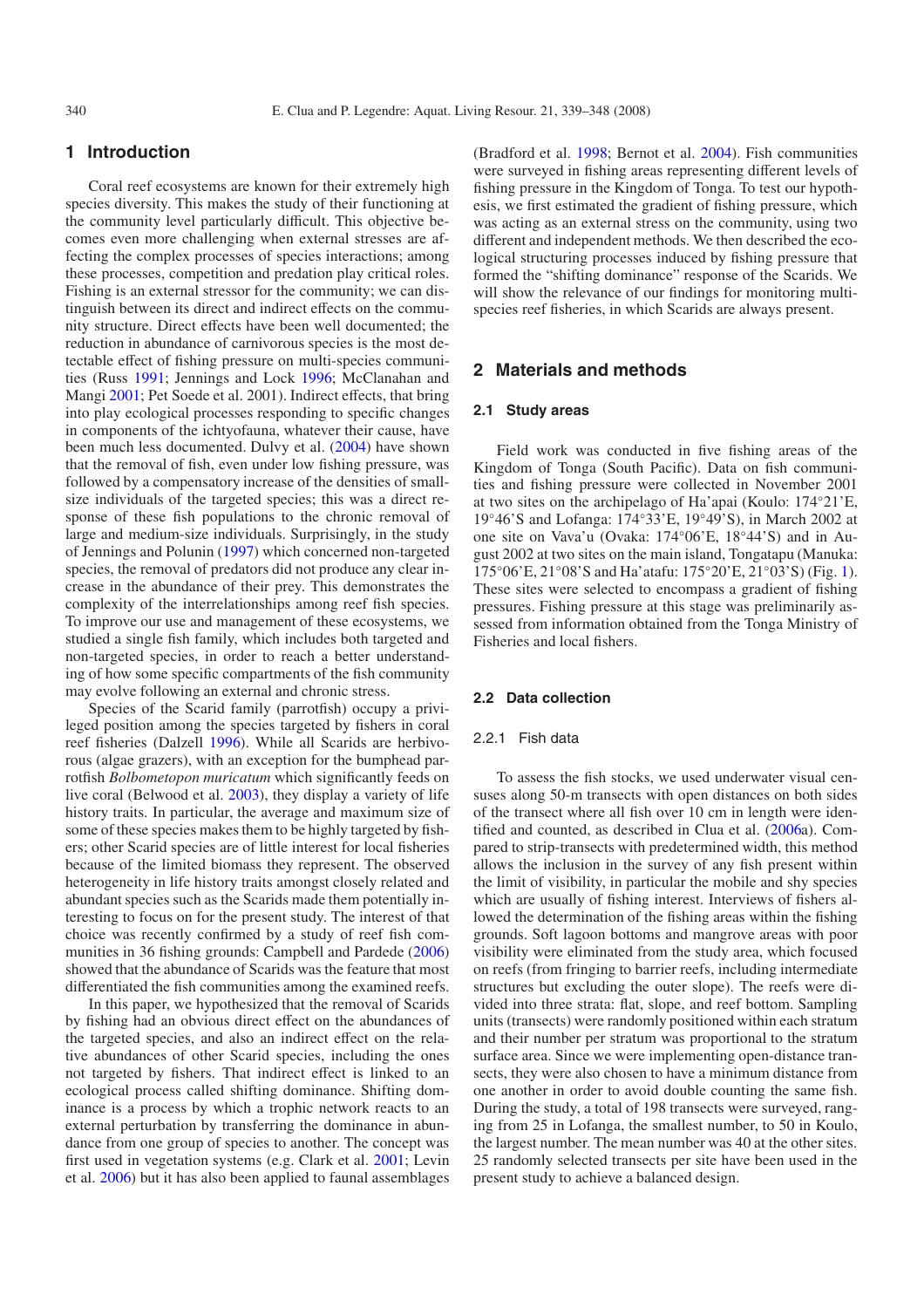

<span id="page-2-0"></span>**Fig. 1.** Map of the Kingdom of Tonga showing the study sites.

#### 2.2.2 Environmental data

A total of 23 environmental variables were recorded: 21 variables from underwater data and 2 from maps. When the two divers had completed the fish census along a transect, habitat variables were recorded along the same transect following the Medium Scale Approach described by Clua et al. [\(2006a](#page-9-9)). This method is based on the description of 10 quadrats of 5×5 m on either sides of the 50-m transect used for the fish census. This description includes a semi-quantitative assessment of the coverage of the substratum based on 16 potential components divided in 9 "abiotic" elements (mud, sand and gravel, small boulders, big boulders, rock and eroded dead coral, slab, dead coral debris, branching dead coral, and massive dead coral) and 7 "live coral shapes" (encrusting, massive, digitate, foliose, table, small branches, and large branches). An optimized computer-based calculation allows afterwards to efficiently transform the semi-quantitative data to quantitative form and obtain 16 coverage-related variables. In addition to these variables, depth was assessed as the mean of the 20 depths measured in the centres of the quadrats (variable #17). The coefficient of variation of the 20 depths was calculated and used as a topographic index (McCormick [1994\)](#page-9-10), which provided variable #18. We also calculated the difference between the mean depths on either sides of the transect and used it as an index of slope (variable #19). Habitat heterogeneity was calculated using the Shannon diversity index based on the 16 components of the habitat following the formula of Zand [\(1976\)](#page-9-11) (variable #20). Fish shelter availability (Friedlander and Parrish [1998\)](#page-9-12) was also assessed per quadrat on a 4-value scale (from 1 for no shelter availability to 4 for high amount of shelter). The 20 values of the variables were then averaged per transect to form the last aggregated variable (#21). In addition to these 21 variables based on underwater information, the oceanic and the terrigenous influences were estimated, providing the last 2 variables. Oceanic influence

was assessed along a 3-value scale (1 to 3) describing the exposure of the transect to the open ocean (from 1 for enclosed bays to 3 for barrier reefs; class 2 was used for intermediate reefs). To estimate terrigenous influence, the GPS coordinates of the transects were used to calculate the "distance to the coast" as the distance between the transect and the nearest point of any land whose surface exceeded 5 km<sup>2</sup>.

#### **2.3 Data analysis**

# 2.3.1 Assessment of fishing pressure and effects on targeted fish

A study on fishing practices and household fish consumption was conducted for each fishing ground in parallel with the underwater censuses. This study used a qualitative approach which confirmed that there was no critical difference among the five fishing grounds in terms of gear types (hooked lines, spearfishing, and nets) and main target species (Clua [2007\)](#page-9-13). This approach did not, however, allow an accurate assessment of the fishing pressure. We therefore used two different and independent approaches to rank the villages along a semiquantitative scale of fishing pressure.

Because subsistence fishing plays a critical role in the Kingdom of Tonga (Kronen [2003\)](#page-9-14), we first used demography as a surrogate for fishing pressure. The study sites located in the Ha'apai and Vava'u archipelagos were lightly populated and each fishing ground under study clearly belonged to a single village, with marginal external impacts. For these villages, the ranking was established by dividing the fishing surface area (reef plus lagoon) by the number of inhabitants. During the preliminary assessment of fishing pressure, it also appeared that the two sites located on the main and most highly populated island, Tongatapu, did not belong to a single village, but were used by the whole Tongatapu community (over 60 000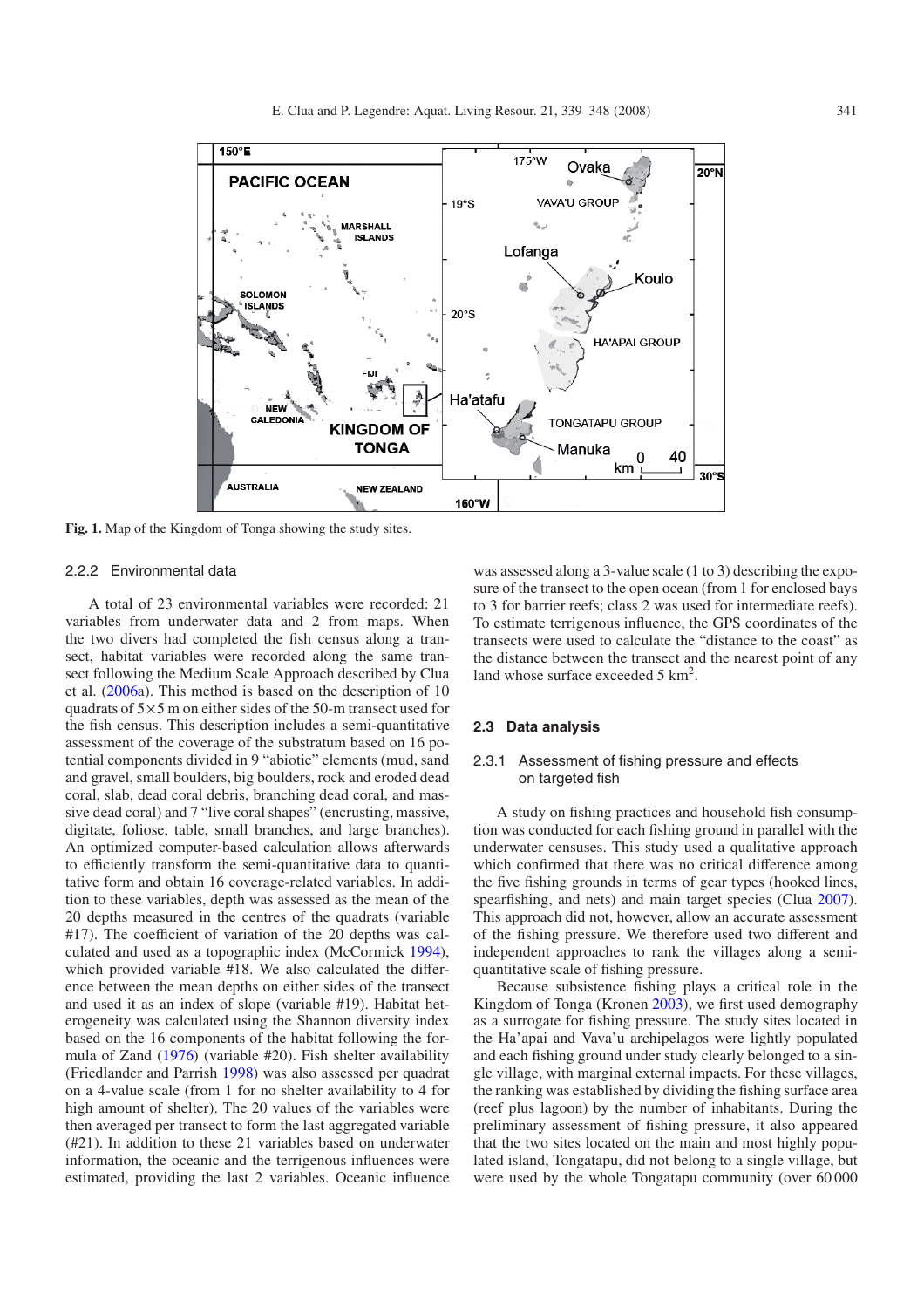| <b>LHT</b><br>Group | Size                                                    | Reproduction<br>patterns                                                                                                         | Behaviour                                                                                        | Growth rate                                                  | Mortality<br>rate | Life span             |
|---------------------|---------------------------------------------------------|----------------------------------------------------------------------------------------------------------------------------------|--------------------------------------------------------------------------------------------------|--------------------------------------------------------------|-------------------|-----------------------|
| 1<br>1              | Small to<br>medium<br>$<$ 30 cm                         | Very early sexual<br>maturity. High GTI<br>and high reproduction<br>capacity.                                                    | Often in schools. S<br>Simple sexual<br>behaviour.                                               | Very fast                                                    | High              | $0.5$ to $3$<br>years |
| $\overline{2}$      | Small to<br>medium<br>$<$ 30 cm                         | Early sexual maturity<br>(1-3 years). High GTI                                                                                   | Often in schools.<br>Sometimes territorial<br>species. Sexual<br>behaviour sometimes<br>complex  | Initially very<br>fast                                       | Medium            | 3 to 7<br>years       |
| $\overline{3}$      | Medium to<br>large<br>$>30$ cm                          | Early sexual maturity<br>2-3 years). High GTI                                                                                    | Often in schools.<br>Rarely territorial<br>species. Simple sexual<br>behaviour                   | Initially very<br>fast, may last                             | Medium            | 3 to 7<br>years       |
| $\overline{4}$      | Small to<br>medium<br>$<$ 30 cm                         | Late sexual maturity<br>$($ >50% of maximum<br>size at the first<br>mating). Medium<br><b>GTI</b>                                | Often in schools.<br>Sometimes territorial<br>species. Sexual<br>behaviour sometimes<br>complex. | Initially very<br>fast. Slow<br>after first<br>mating        | Low               | 7 to 12<br>years      |
| $\overline{5}$      | Medium to<br>large<br>$>30$ cm<br>generally<br>$>50$ cm | Late sexual maturity<br>$($ >60% of maximum<br>size at the first<br>mating). Low GTI                                             | Rarely in schools.<br>Sometimes territorial<br>species                                           | <b>Initially very</b><br>fast. Slow<br>after first<br>mating | Low               | 7 to 12<br>years      |
| 6                   | Large to<br>very large<br>> 50cm<br>Generally<br>$>1$ m | Very late sexual<br>maturity $(>60\%$ of<br>maximum size at the<br>first mating). Low<br>GTI. Often<br>ovoviviparous<br>species. | Rarely in school,<br>excepting for mating                                                        | Slow to very<br>slow, mainly<br>after first<br>mating        | Very low          | >12<br>years          |

<span id="page-3-0"></span>**Table 1.** Description of six basic reef fish groups based on the following life history traits (LHT): average maximum size, reproduction patterns, behaviour, growth rate, natural mortality rate, and life span. After Kulbicki [\(1992](#page-9-15)). GTI = gonado-trophic index.

people) and were subjected to a significantly higher fishing pressure than the other 3 sites. We therefore considered this archipelago separately, but applied the same calculation as described above to discriminate these two sites from each other.

Ranking of sites according to their fishing pressure was independently calculated by analysing the total fish abundance data (all species, not only the Scarids). This method was developed to corroborate the ranking obtained from the method described in the previous paragraph. The response of fish stocks to fishing pressure depends, among other factors, on life histories traits (LHT, Jennings et al. [1998\)](#page-9-16). Russ and Alcala [\(1998](#page-9-17)) concluded that an assessment of fishing pressure based on the effects on specific groups of LHT was a good way to determine trends regarding the level of exploitation of fisheries. Using characteristics such as the average maximum size, reproduction pattern, behaviour, growth rate, natural mortality rate, and life span, Kulbicki [\(1992\)](#page-9-15) defined six reef fish groups based on LHT (Table [1\)](#page-3-0). We used Kulbicki's classification to aggregate the total fish abundances by LHT types. The sums were subjected to a Hellinger transformation, which is described in the next section. The table was then subjected to a principal component analysis (PCA).

Fish caught by Tongan fishers are home-consumed for one third, and bargained or sold in local markets for the other two

thirds. Scarid species are, before Serranids and Acanthurids, the main targeted coral reef fishes in the three archipelagos of the Kingdom of Tonga, with no differential preference for any given species between archipelagos (Clua [2007\)](#page-9-13). This allowed us to consider the ranking of villages, which was established by two independent approaches using all species, to be applicable to Scarids.

In order to better detect the effect of fishing on Scarid size spectra, the fish were grouped into 5 size classes, from small (1) to large (5). This was done separately for each species by calculating 5 equal intervals, from 10 cm to the theoretical maximum size of the given species. The number of individuals belonging to size class 1 was summed over all species, and similarly for classes 2, 3, 4, and 5, to create a table with 5 rows (study sites) and 5 columns (size classes). The relative abundances of the fish in the 5 size classes was then calculated for each site.

#### 2.3.2 Isolation of effects of fishing pressure from environmental structuring processes

The fish assemblages found on different transects may vary for at least three different reasons: (1) differences in fishing pressure (our hypothesis), (2) differences in environmental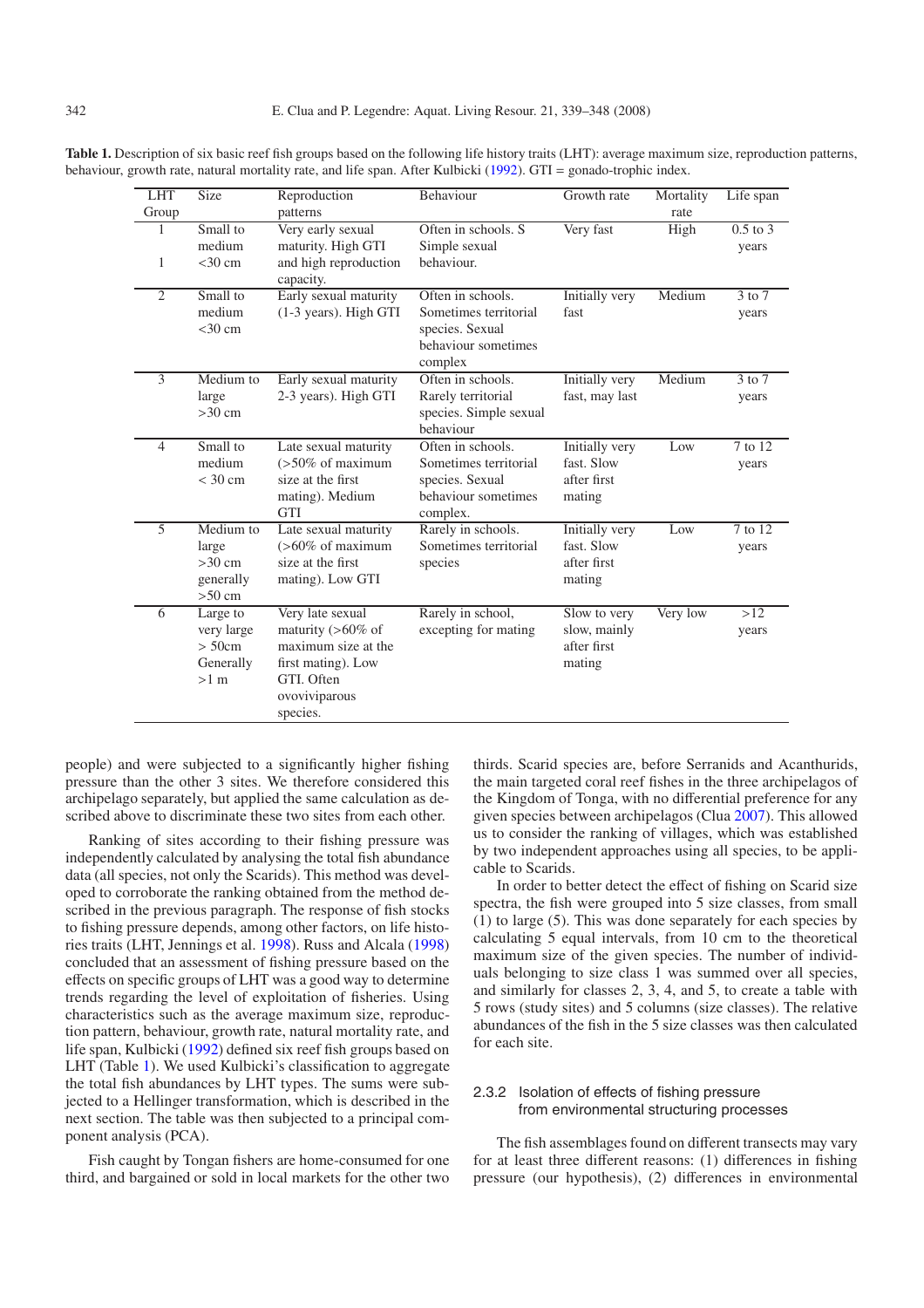|                                      |          |                                                            | Reef               | Size of community     | Ranking      | Global  |  |
|--------------------------------------|----------|------------------------------------------------------------|--------------------|-----------------------|--------------|---------|--|
| Archipelago                          | Village  | Population of                                              | surface            | using fish divided    | within group | ranking |  |
|                                      |          | village                                                    | (km <sup>2</sup> ) | by reef surface       |              |         |  |
| Fishing grounds belonging to village |          |                                                            |                    |                       |              |         |  |
| Vava'u                               | Ovaka    | 103 <sup>1</sup>                                           | 10.94              | 9.4                   | $1 - 1$      |         |  |
| Ha'apai                              | Lofanga  | 295 <sup>1</sup>                                           | 29.87              | 9.9                   | $1 - 2$      | 2       |  |
| Ha'apai                              | Koulo    | $216^2$                                                    | 8.52               | 25.4                  | $1 - 3$      | 3       |  |
|                                      |          | Fishing grounds used by whole island (about 60 000 people) |                    |                       |              |         |  |
| Tongatapu                            | Ha'atafu | $197^2$                                                    | 9.79               | $60\,000/9.79 = 6129$ | $2 - 1^3$    | 4       |  |
| Tongatapu                            | Manuka   | $287^2$                                                    | 8.54               | $60\,000/8.54 = 7026$ | $2 - 2^3$    |         |  |
|                                      |          |                                                            |                    |                       |              |         |  |

<span id="page-4-0"></span>**Table 2.** Ranking of the villages according to the gradient of fishing pressure.

(1) Source: Tonga population census, 2002.

(2) Source: Mecki Kronen (pers. comm.); the 2002 Tonga population census only provided the population per island; no population data were specifically available for Koulo, Ha'atafu and Manuka.

(3) The two Tongatapu sites, Ha'atafu and Manuka, are ranked after Koulo because their reefs are exploited by the entire population of the island (>60 000 people).

conditions, and (3) random variation; the latter includes the high variance which characterizes underwater visual surveys, because they cover very small surface areas and the surveyed species are mobile. We used the following approach to determine if there was a significant effect of fishing pressure, above and beyond that of the environmental variables: (1) the community composition data were subjected to a Hellinger transformation, which makes them amenable to linear modelling such as principal component analysis (PCA) and canonical redundancy analysis (RDA). The Hellinger transformation (Legendre and Gallagher [2001\)](#page-9-18) consists of two steps: first, the counts are divided by the row (transect) total to turn them into relative abundance; then these proportions are square-rooted to reduce the importance of the most abundant species. (2) The environmental variables to which the species are responding were identified by forward selection in RDA. (3) The relationship between the community composition data and the fishing pressure ranking of the villages was assessed for significance by a permutation test in RDA, in the presence of the significant environmental variables, which were used as covariables. If the relationship between community composition data and the fishing pressure gradient remains significant, this approach insures that this is not due to a linear confounding effect of environmental variation (Legendre and Legendre [1998,](#page-9-19) Sects. 10.3.5 and 11.3.1).

### 2.3.3 Scarid species associations

The differential effect of fishing pressure was displayed in two different ways to illustrate the phenomenon of shifting dominance. (1) We used the results of the partial RDA to divide the 20 Scarid species in two groups: 9 that were abundant when fishing pressure was higher than average, and 11 that were abundant when fishing pressure was lower than average. Then we added the relative abundances of the fish in the two groups, per fishing site, and displayed these abundances on a graph with the sites ordered from low to high fishing pressure. (2) For the second approach, we first identified the species that were significantly associated, following the procedure described by Legendre [\(2005\)](#page-9-20). The steps were the following: (a) subject the species to some form of preliminary clustering or partitioning; we used *K*-means partitioning applied to

the standardized Hellinger-transformed species data. The same two groups of Scarids as in the first approach emerged: a group of 9 species less sensitive than average to fishing pressure, and a group of 11 species that were more sensitive than average. (b) The members of each group were separately subjected to a concordance analysis, with *a posteriori* testing of the contribution of each species to the overall concordance. Only the species that significantly contributed to the within-group concordance were recognized as belonging to a fish association. As in the first approach, we added up the relative abundances of the species of the two associations, per fishing site, and displayed these abundances on a graph with the sites ordered from low to high fishing pressure.

# **3 Results**

#### **3.1 Assessment of fishing pressure and effects on Scarid species**

Following the reef surface versus population approach, we obtained the following ranking of the study sites in terms of fishing pressure: Ovaka (1, lowest pressure), Lofanga (2), and Koulo (3). In the separate assessment of the two sites on Tongatapu, Ha'atafu received ranking (4) for fishing pressure and Manuka received ranking (5, highest pressure) (Table [2\)](#page-4-0).

In the analysis of the life history trait (LHT) data, among the six LHT groups of Kulbicki (1992), species representing groups 2 to 6 were present in our survey. PCA of the LHT data produced an ordination along principal component 1 (PCA axis 1 in Fig. [2\)](#page-5-0) which confirmed the ordination of the sites in terms of fishing pressure (Table 1), and in particular the fact that the Ha'atafu site in the island of Tongatapu was subjected to a higher fishing pressure than the Koulo site. That conclusion is based upon the fact that the Ovaka and Lofanga sites had more fish than Koulo that belonged to LHT groups 5 and 6, which correspond to low fishing pressure, whereas the Ha'atafu and Manaku sites had more fish than Koulo that belonged to LHT groups 2 and 3, which correspond to higher fishing pressure. This exercise resulted in the following ranking of the sites: (1) Ovaka had the lowest fishing pressure, followed by (2) Lofanga, (3) Koulo, (4) Ha'atafu and (5) Manuka.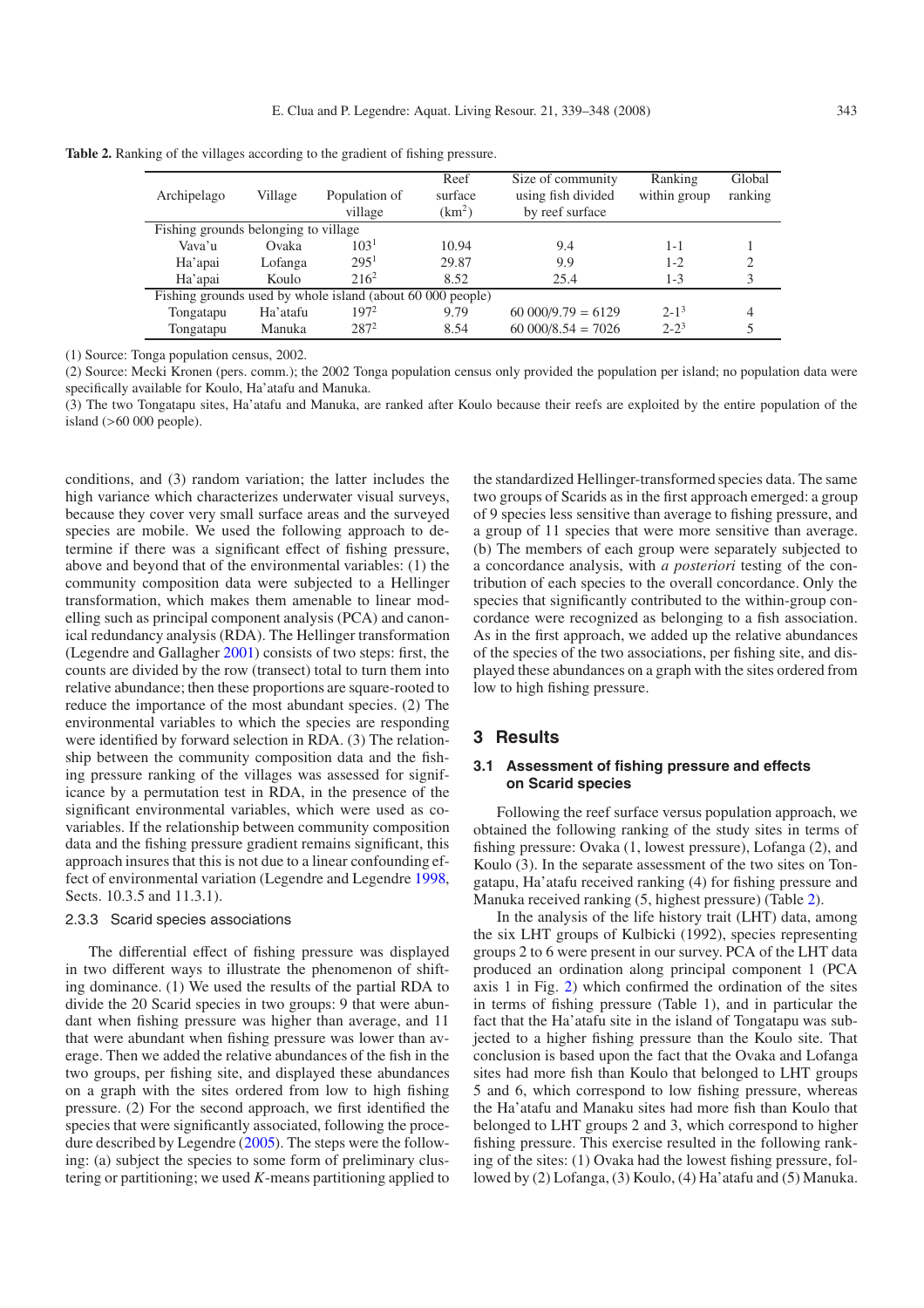<span id="page-5-0"></span>

**Fig. 2.** Biplot of the principal component ordination of the 125 transects showing the site centroids as well as the relative abundances of life history traits (LHT) fish groups (Group 2 to Group 6, described in Table [2\)](#page-4-0) calculated for the 81 species. The centroids of all transects of each site are represented by squares and labelled by the site names. The information of interest is the ranking of the sites along principal component 1 (horizontal axis underneath the biplot), which represents the gradient of fishing pressure.

The two methods of estimation of fishing pressure produced the same ranking of the sites. This ranking was therefore used in the remainder of the study.

In our underwater surveys, 81 reef fish species were observed; 33 of these species (close to 40%) were herbivorous. Amongst the 28 species of the Scaridae family potentially present in Tonga (Randal et al. [2005\)](#page-9-21), 20 parrotfish species were identified and counted during the survey of the 125 transects used in the present study. They belonged to the genera *Cetoscarus* (1 species), *Chlorurus* (3 species), *Hipposcarus* (1 species), and *Scarus* (15 species). Their densities and biomasses varied from 2.824 and 1.426 fish m−<sup>2</sup> respectively for the most common species, *Chlorurus sordidus* and *Scarus psittacus*, to 0.018 and 0.027 fish m−<sup>2</sup> respectively for the rarest species, *S. rubroviolaceus* and *S. forsteni* (Table [3\)](#page-6-0). The fish classified by size classes showed a clear decrease of large animals (class 5) along the fishing pressure gradient (Fig. [3\)](#page-5-1). This is especially obvious when comparing the two ends of the gradient: large fish (class 5) were over three times denser in Ovaka and Lofanga (low fishing pressure) than in Ha'atafu and Manuka (high fishing pressure). The opposite effect is visible for the small fish (class 1).

#### **3.2 Isolation of fishing pressure effect from environmental structuring processes**

Forward selection identified the following four environmental variables as significantly related to the community composition data at the 5% significance level: depth (in m), proportion of soft substrate (0 to 1), oceanic influence (3 classes), and distance to the nearest coast (in km). The

<span id="page-5-1"></span>

**Fig. 3.** Relative densities of Scarids per size class and per site. The classes were calculated separately for each species by creating 5 equal intervals, from 10 cm to the theoretical maximum size of the given species. Five size classes are represented, from small (class 1) on the bottom to large (class 5) on the top. The sites are ordered from low (left) to high fishing pressure (right).

partial relationship between the community composition data and the fishing pressure gradient, assessed in the presence of these four environmental variables, was very highly significant  $(p = 0.001$  after 999 random permutations in RDA). The use of the statistically significant environmental variables as covariables in our analysis allowed us to efficiently isolate the effect of fishing pressure on the structure of the fish community, separately from that of the environmental factors. As a secondary output of our analysis, we were also able to group the Scarid species according to their responses to fishing pressure.

#### **3.3 Scarid species associations**

The above-mentioned analysis allowed the splitting of the 20 Scarid species in two groups: 9 species with a lower-thanaverage sensitivity to fishing pressure, which were more abundant at the most highly impacted sites (*Hipposcarus longiceps*, *Scarus schlegeli*, *Scarus ghobban*, *Scarus psittacus*, *Chlorurus sordidus, Scarus dimidiatus, Scarus rivulatus, Scarus rubraviolaceus* and *Scarus oviceps*), and 11 species with a higher-than-average sensitivity to fishing pressure, which were more abundant at the least impacted sites (*Chlorurus bleekeri*, *Chlorurus microrhinos*, *Scarus longipinnis*, *Scarus frenatus*, *Scarus niger*, *Scarus chameleon*, *Scarus spinus*, *Cetoscarus ocellatus*, *Scarus globiceps*, *Scarus forsteni* and *Scarus altipinnis*). The relative cumulated abundances of the two groups, plotted as a function of the sites ranked from low to high fishing pressure, show a clear shift from one group to the other as fishing pressure increases (Fig. [4a](#page-7-0)).

After computing a Holm correction for multiple testing (20 simultaneous tests in the present study), the species in each group that significantly contributed to their group concordance (significance level of 0.05) were identified and recognized as belonging to a fish association; their Holm-corrected *P*-values were actually all smaller than 0.005. Association 1 contained 5 species that had lower-than-average sensitivity to fishing pressure and were more abundant at the most highly impacted sites: *Hipposcarus longiceps*, *Scarus schlegeli*, *Scarus*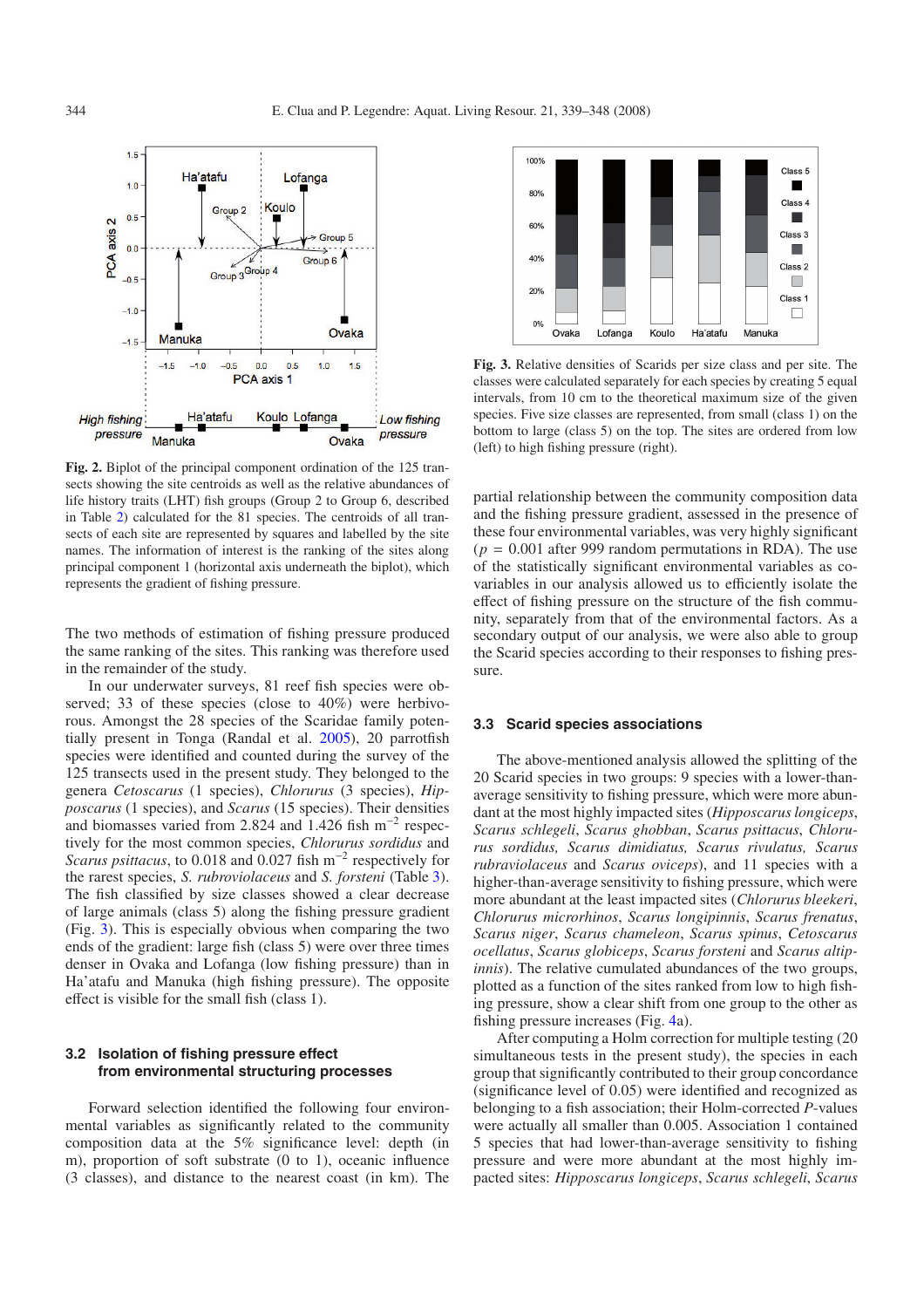<span id="page-6-0"></span>**Table 3.** Density and biomass of Scarid species per sites from the lowest (Ovaka village in the Haapai archipelago) to the highest fishing pressure (Manuka village in the Tongatapu archipelago). Association 1 (Assoc.1): species least sensitive to fishing pressure; association 2 (Assoc.2): species most sensitive to fishing pressure. First row for each species: relative biomass (g m−2); second row: relative density (no. fish m−2). LHT: life history trait.

|                    |       |         |       |                   |        | Mean                       | Theoretical       |                     |
|--------------------|-------|---------|-------|-------------------|--------|----------------------------|-------------------|---------------------|
|                    |       |         | Koulo |                   | Manuka |                            |                   |                     |
|                    | Ovaka | Lofanga |       | Ha'atafu          |        | density<br>$(fish m^{-2})$ | max.<br>size (cm) |                     |
| Cetoscarus         | 77.8  | 25.7    | 8.6   | 0.2               | 14.4   |                            |                   | LHT group           |
| ocellatus          | 0.152 | 0.028   | 0.043 | 0.007             | 0.049  | 0.056                      | 70                | 5                   |
| Chlorurus bleekeri | 106.8 | 0.2     | 0.8   | 0.0               | 11.5   |                            |                   |                     |
| (Assoc.2)          | 0.256 | 0.008   | 0.026 | 0.000             | 0.046  | 0.067                      | 49                | 5                   |
| Chlorurus          | 261.4 | 79.6    | 198.9 | 12.3              | 19.6   |                            |                   |                     |
| microrhinos        |       |         |       |                   |        | 0.228                      | 70                | 6                   |
| (Assoc.2)          | 0.637 | 0.121   | 0.301 | 0.025             | 0.056  |                            |                   |                     |
| Chlorurus sordidus | 231.2 | 210.1   | 373.3 | 310.5             | 495.7  |                            |                   |                     |
| (Assoc.1)          | 1.500 | 1.336   | 4.108 | 2.870             | 4.305  | 2.824                      | 33                | $\mathfrak{Z}$      |
| Hipposcarus        | 41.3  | 21.3    | 8.3   | 4.2               | 1.9    |                            |                   |                     |
| longiceps          |       |         |       |                   |        | 0.023                      | 55                | 6                   |
| (Assoc.1)          | 0.059 | 0.007   | 0.021 | 0.020             | 0.007  |                            |                   |                     |
|                    | 191.1 | 78.5    | 202.1 | $\overline{51.2}$ | 8.0    |                            | 60                | 5                   |
| Scarus altipinnis  | 0.264 | 0.156   | 0.387 | 0.104             | 0.144  | 0.211                      |                   |                     |
|                    | 93.8  | 47.5    | 78.5  | 9.2               | 34.0   |                            | 30                | 3                   |
| Scarus chameleon   | 0.571 | 0.182   | 0.379 | 0.076             | 0.219  | 0.285                      |                   |                     |
|                    | 20.9  | 1.5     | 54.4  | 9.3               | 30.7   | 0.078                      | 35                | $\mathfrak{Z}$      |
| Scarus dimidiatus  | 0.061 | 0.001   | 0.160 | 0.043             | 0.127  |                            |                   |                     |
|                    | 13.0  | 15.3    | 10.3  | 1.0               | 2.6    | 0.027                      | 40                | 5                   |
| Scarus forsteni    | 0.049 | 0.048   | 0.033 | 0.003             | 0.004  |                            |                   |                     |
| Scarus frenatus    | 67.0  | 38.5    | 76.7  | 26.3              | 44.2   |                            | 47                | 5                   |
| (Assoc.2)          | 0.229 | 0.070   | 0.265 | 0.128             | 0.125  | 0.163                      |                   |                     |
| Scarus ghobban     | 18.8  | 9.7     | 96.0  | 19.6              | 59.2   |                            |                   |                     |
| (Assoc.1)          | 0.047 | 0.034   | 0.247 | 0.163             | 0.273  | 0.153                      | 70                | 5                   |
|                    | 33.0  | 29.4    | 55.2  | 15.9              | 32.4   | 0.202<br>0.062             | 28<br>28          | $\mathfrak{Z}$<br>3 |
| Scarus globiceps   | 0.151 | 0.137   | 0.468 | 0.068             | 0.184  |                            |                   |                     |
| Scarus longipinnis | 35.1  | 0.3     | 3.0   | $\overline{2.2}$  | 12.3   |                            |                   |                     |
| (Assoc.2)          | 0.205 | 0.001   | 0.017 | 0.008             | 0.081  |                            |                   |                     |
| Scarus niger       | 92.1  | 108.8   | 63.8  | 46.7              | 27.1   |                            | 40                |                     |
| (Assoc.2)          | 0.265 | 0.296   | 0.265 | 0.155             | 0.119  | 0.220                      |                   | 5                   |
|                    | 24.3  | 6.2     | 60.8  | 15.4              | 29.8   | 0.128                      | 33                | $\mathfrak 3$       |
| Scarus oviceps     | 0.099 | 0.019   | 0.322 | 0.088             | 0.114  |                            |                   |                     |
| Scarus psittacus   | 83.8  | 63.3    | 119.6 | 103.9             | 375.6  | 1.426                      | 27                | $\overline{3}$      |
| (Assoc.1)          | 0.485 | 0.548   | 0.779 | 1.362             | 3.955  |                            |                   |                     |
| Scarus rivulatus   | 22.1  | 7.1     | 31.5  | 183.4             | 144.9  | 0.610                      | 45                | $\mathfrak{Z}$      |
|                    | 0.158 | 0.048   | 0.359 | 1.121             | 1.362  |                            |                   |                     |
| <b>Scarus</b>      | 37.2  | 5.7     | 1.0   | 0.3               | 13.2   | 0.018                      | 70                | 5                   |
| rubraviolaceus     | 0.020 | 0.006   | 0.004 | 0.001             | 0.057  |                            |                   |                     |
| Scarus schlegeli   | 224.8 | 135.2   | 260.5 | 118.1             | 255.5  | 1.108                      | 35                | 3                   |
| (Assoc.1)          | 1.021 | 0.513   | 1.142 | 0.795             | 2.069  |                            |                   |                     |
|                    | 28.9  | 12.4    | 60.4  | 18.1              | 20.4   | 0.102                      | 30                | $\mathfrak 3$       |
| Scarus spinus      | 0.083 | 0.038   | 0.234 | 0.077             | 0.077  |                            |                   |                     |

*ghobban*, *Scarus psittacus*, and *Chlorurus sordidus*. The 5 species of association 2 had higher-than-average sensitivity to fishing pressure and were more abundant at the least impacted sites: *Chlorurus bleekeri*, *Scarus longipinnis*, *Chlorurus microrhinos*, *Scarus frenatus* and *Scarus niger*. As for all Scarid species (Fig. [4a](#page-7-0)), the relative cumulated abundances of the two groups, plotted as a function of the sites, show an even clearer shift from the high-sensitive to the low-sensitive species as fishing pressure increases (Fig. [4b](#page-7-0)).

# **4 Discussion**

In a situation where the environmental factors had comparable effects and could not be considered as predominant, Dulvy et al. [\(2004\)](#page-9-3) showed that a reef fish community structure can be modified by fishing methods representing even low pressure. Our work was conducted in fishing grounds located quite close to one another (they were only distant from each other by 22 to 288 km) that were thus quite comparable in their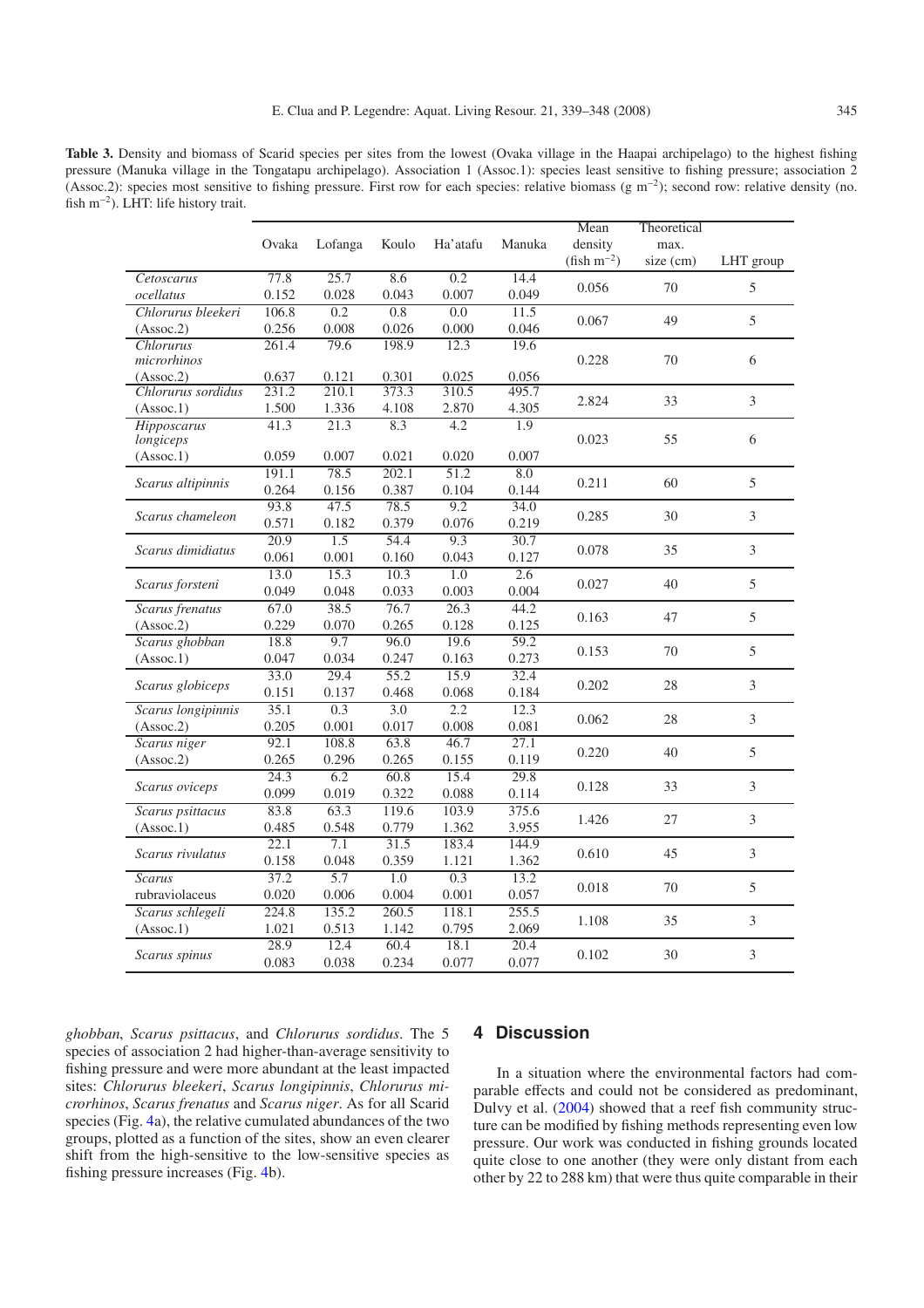<span id="page-7-0"></span>

**Fig. 4.** Total cumulated densities, per site, of (a) all 20 Scarid species and (b) the 10 Scarids that are significant members of the two species associations, representing different groups of sensitivity to fishing pressure. In each case: relative abundance of the species most sensitive (black) and least sensitive (grey) to fishing pressure. The sites are ordered from low (left) to high fishing pressure (right).

fauna. Over the Great Barrier Reef, which is one of the largest marine reserves in the world, Gust et al. [\(2001](#page-9-22)) showed that, in the absence of fishing, environmental variables at different scales were able to explain large differences in abundance and biomass of parrotfish species. Thanks to a balanced sampling design and collection of appropriate data on fish habitat, we were able, in our analysis, to control for the most influential environmental factors and statistically isolate the effect of fishing pressure. Therefore, the differential distribution of Scarid species that we observed among the sites is likely to be essentially due to interspecific competition interacting with the gradient of fishing pressure. Understanding the mechanism of shifting dominance in Scarids requires an in-depth analysis of the effects of fishing pressure on these fish.

Our results clearly show a reduction of the size of the species targeted by fishers which, as expected, follows the gradient of fishing pressure. The reduction of the size of individuals in a fish population submitted to fishing extraction can be attributed first to the selective removal of large animals (Roberts [1995](#page-9-23); Russ and Alcala [1998](#page-9-17)). That phenomenon can be enhanced by more complex mechanisms such as genetic loss, as well as more intrinsically biological factors. Bergh and Gets [\(1989\)](#page-8-3) showed that populations that were initially genetically homogeneous for traits such as those that govern body size lost genetic diversity as genotypes producing large body size were selectively removed by intense fishing. The smaller individuals are the ones left to breed: this influences the size of the following generations. This effect has been shown for Scarids (among other families) on the Jamaican coast subjected to a gradient of fishing pressure (Klomp et al. [2003](#page-9-24)). One would expect the Tongan Scarid species to follow the same evolution, especially in locations with high fishing pressure such as the Tongatapu archipelago.

Since parrotfish are protogynous hermaphrodites, large specimens constitute the male terminal phase. Chronic removal of these highly targeted animals will dramatically decrease sperm availability which can act as a limiting factor during mating, since fecundity in fish is a direct function of

size (Sadovy [1996\)](#page-9-25). Such a phenomenon of disproportionate targeting of males, resulting in a decrease in the density and proportion of terminal-phase individuals, was documented in the Mediterranean for the rainbow wrasse *Coris julis* (Harmelin-Vivien et al. [1995\)](#page-9-26). According to the sizeadvantage model for explaining sex change (Ghiselin [1969;](#page-9-27) Warner [1988](#page-9-28)), the largest females in the community (assuming they have reached a genetically determined size threshold) are likely to change sex to fill the lack of terminal-phase males. If large fish are not removed too quickly, this process should allow the replenishment of males. However, Shapiro [\(1988\)](#page-9-29) gave evidence for an additional constraint, which consists for a female in being first inhibited from changing sex by the presence of a male individual, before being disinhibited by the absence of any male individual (this same male or another one). This second constraint suggests that in the case of a sustained overfishing situation, the lack of terminal-phase males will amplify the condition, contributing to the vulnerability of a given species regarding direct competitors, which parrotfish species can be to one another.

Our results suggest that such mechanisms of genetic loss and gain of vulnerability, due to the chronic removal of large Scarids, may affect only certain species in the family and contribute to a shift in dominance, unbalancing the pattern of competition among species found at unstressed sites. Therefore, in the presence of a recruitment overfishing (Murawsky [2000\)](#page-9-30), the shift in dominance may be a stage which prefigures the local extinction of certain species among certain families, as was witnessed by Watson and Munro [\(2004](#page-9-31)) in the Caribbean.

In addition to the direct removal of large animals by fishers and the decline in the average size of some species due to genetic loss and the hermaphrodism constraints mentioned above, our results suggest that shifts in dominance within a family may play a critical role by promoting, in an overfishing situation, non-targeted species with specific life history traits, including small maximum size, which can replace largebodied species. Our results show that small and medium-size species with LHT promoting high resilience capacity (early sexual maturity, high gonado-trophic index, fast growth), such as the very common parrotfish *Scarus psittacus* (maximum size 27 cm, LHT group 3), the daisy parrotfish *Chlorurus sordidus* (maximum size 35 cm, LHT group 3) or the yellowband parrotfish *Scarus schegeli* (maximum size 40 cm, LHT group 3), tend to replace large species such as the steephead parrotfish C*. microrhinos* (maximum size 70 cm, LHT group 6), the bridled parrotfish *Scarus frenatus* (maximum size 47 cm, LHT group 5) or the dusky parrotfish *Scarus niger* (maximum size 40 cm, LHT group 5), which are specifically targeted by fishers because of their large size (Table 3) and show LHT traits with low resilience capacity (late sexual maturity, low gonadotrophic index, slow growth; groups 5 and 6).

As the strong and chronic removal of large animals encompasses large non-Scarid predators feeding on small fish (Russ and Alcala [1989\)](#page-9-32), one could argue that the release of pressure on prey species could explain the trends that we are describing; however, that effect has never clearly been shown (Jennings and Polunin [1997\)](#page-9-4) mainly because it cannot be distinguished from the effect of interspecific competition. Whatever its importance amongst the Scarid species, which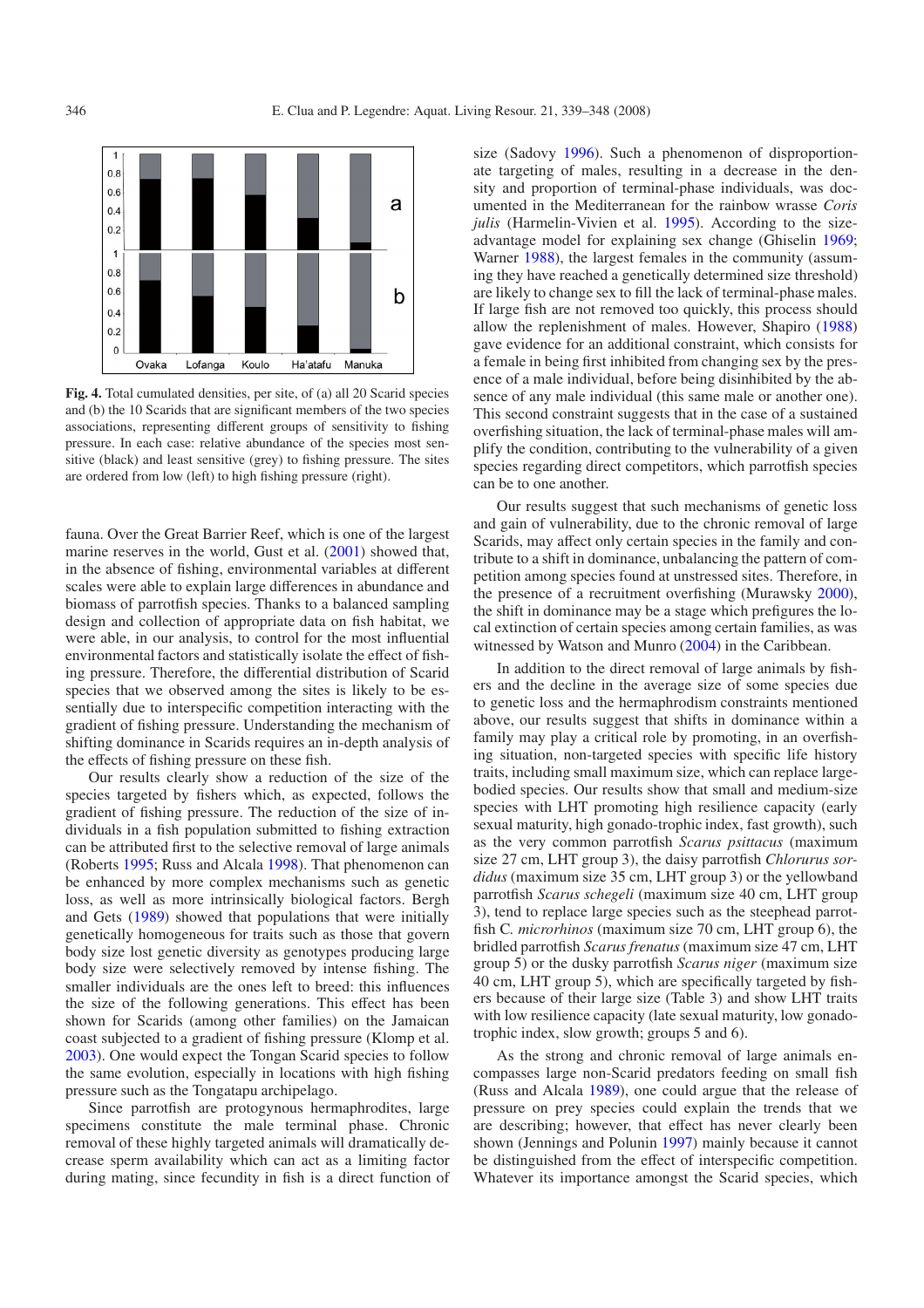constitute common targets for reef predators (Hiatt and Strasburg [1960](#page-9-33)), this process would enhance the trend which is clearly detectable in our study if we look at the species with the highest densities, both vulnerable and non-vulnerable regarding removal due to fishing.

Following our hypothesis, the Pacific longnose parrotfish *H. longiceps* (maximum size 55 cm, LHT group 6) and the blue-barred parrotfish *S. ghobban* (maximum size 70 cm, LHT group 5) should not belong to the non-vulnerable group: low resilience is rather a condition which leads to high sensitivity to fishing pressure. Division of the species in two groups was the result of an analysis conducted on relative species densities. Even though their relative densities did significantly respond to the RDA statistical test regarding the gradient of fishing pressure, they were actually in very low densities: respectively 0.023 fish m<sup>-2</sup> and 0.153 fish m<sup>-2</sup> (mean densities) (Table [3\)](#page-6-0). The same remark should be made about the highfin parrotfish *S. longipinnis*(maximum size 28 cm, LHT group 3) which is found in the vulnerable group despite its high resilience, but with a very low mean density of 0.062 fish  $m^{-2}$ . Our hypothesis should not be applied to rare species, even only because underwater survey data for these species are less reliable.

Beside these exceptions, our results are consistent with a previous demonstration that fishing has greater effects on species with low resilience (Jennings et al. [1999\)](#page-9-34). Not a single specimen of the bumphead parrotfish *B. muricatum* was observed in our survey although that species is known to be present in Tonga (Randall et al. [2005\)](#page-9-21); this confirms the very poor resilience of that species to even low fishing pressure. This finding suggests that the Tongan Islands have already reached a warning stage: the removal of key species such as this giant parrotfish, responsible for massive bioerosion, may have a critical impact on the normal functioning of these reef ecosystems, lowering their long-term resilience to physical stresses (Bellwood et al. [2003\)](#page-8-0). One might think that the process of shifting dominance described in this study should not have a dramatic ecological impact since it (only) results in a decrease in the average size of herbivorous fish. However, these fish play a critical role in terms of limiting algal shifts that can strongly affect reef resilience (Hughes et al. [2007\)](#page-9-35). Recent studies have shown that different Scarid species differ in their herbivory activity (Fox and Belwood [2007\)](#page-9-36) and that each reef shelf system is shaped by fundamentally different processes involving different parrotfish species (Hoey and Belwood [2007\)](#page-9-37). Future studies should carefully assess the effects of shifting dominance amongst Scarid species in order to better understand their specific feeding-linked roles in maintaining reef systems.

Shifts in size induced by fishing pressure are certainly inconvenient for fishers who will only have small fish to catch. Quantification of the shift in dominance may, however, constitute an asset for assessing the stage of maturity of reef fisheries. Innovative state indicators are becoming increasingly necessary to implement an Ecosystem-Based Approach to Fisheries (EBFM) (Jennings [2005](#page-9-38); Scandol et al. [2005\)](#page-9-39). In reef ecosystems, fish communities are commonly assessed through techniques such as underwater visual census. This technique is critically penalized by the necessary presence of one or two

divers who induce an escape behaviour in some fish, in particular the ones usually targeted by spearfishers who are quite numerous in reef fisheries. This factor strongly affects the accuracy and reliability of surveys, with the consequence that the assessment of the density of targeted species does not constitute a good variable for assessing fishing pressure, as stressed by Russ and Alcala [\(1998\)](#page-9-17). Because the shift in dominance is correlated to the increase in fishing pressure, it represents an interesting way to investigate how the assessment of the density of the more numerous and less shy species, which do not constitute fishing priority targets, would provide more reliable results. In the present study for example, considering that all 5 fishing grounds under study were originally comparable, the observed differences in Scarid community structure would indicate that Ha'atafu and Manuka are overfished, which is the case.

Recognizing a dominance shift may be a critical step towards the identification of indicator species, which could be useful in the indicator-based management systems promoted by several authors (Boyd and Charles [2006;](#page-8-4) Clua et al. [2006b](#page-9-40)), after being validated as reliable indicators of the stage of maturity of a reef fishery or the impact of a fishery on the ecosystem. It may also be an asset for setting up more specific and accurate size-spectra indicators that were shown to be relevant for coral reef ecosystems at the fish assemblage level (Graham et al. [2005\)](#page-9-41). Finally, our argument supports the suggestion that local monitoring of fishing effort contributes to the goal of global conservation of reefs, as larger-scale disturbances linked to climate change are impractical to manage directly (Hughes et al. [2007\)](#page-9-35).

*Acknowledgements.* The authors are grateful to the MacArthur Foundation, which funded the DemEcoFish project; the CRISP programme, which made this publication possible through financial support; and the Secretariat of the Pacific Community for constant encouragements. They wish to thank P. Labrosse and M. Kronen who were respectively the DemEcoFish project manager and the socioeconomic officer. They are also grateful to the Tongan Ministry of Fisheries, in particular the deceased and regretted secretary "Akau"ola who strongly supported the project.

# **References**

- <span id="page-8-0"></span>Bellwood D.R., Hoey A.S., Choat H.J., 2003, Limited functional redundancy in high diversity systems: resilience and ecosystem function on coral reefs. Ecol. Lett. 6, 281–285.
- <span id="page-8-3"></span>Bergh M.O., Getz W.M., 1989, Stability and harvesting of competing populations with genetic variation in life history strategy. Theor. Pop. Biol. 36, 77–124.
- <span id="page-8-2"></span>Bernot R.J., Dodds W.K., Quist M.C., Guy C.S., 2004, Larval fishinduced phenotypic plasticity of coexisting Daphnia: an enclosure experiment. Freshw. Biol. 49, 87–97.
- <span id="page-8-4"></span>Boyd H., Charles A., 2006, Creating community-based indicators to monitor sustainability of local fisheries. Ocean Coast. Manage. 49, 237–258.
- <span id="page-8-1"></span>Bradford D.F., Cooper S.D., Jenkins T.M. Jr., Kratz K., Sarnelle O., Brown A.D., 1998, Influences of natural acidity and introduced fish on faunal assemblages in California alpine lakes. Can. J. Fish. Aquat. Sci. 55, 2478–2491.